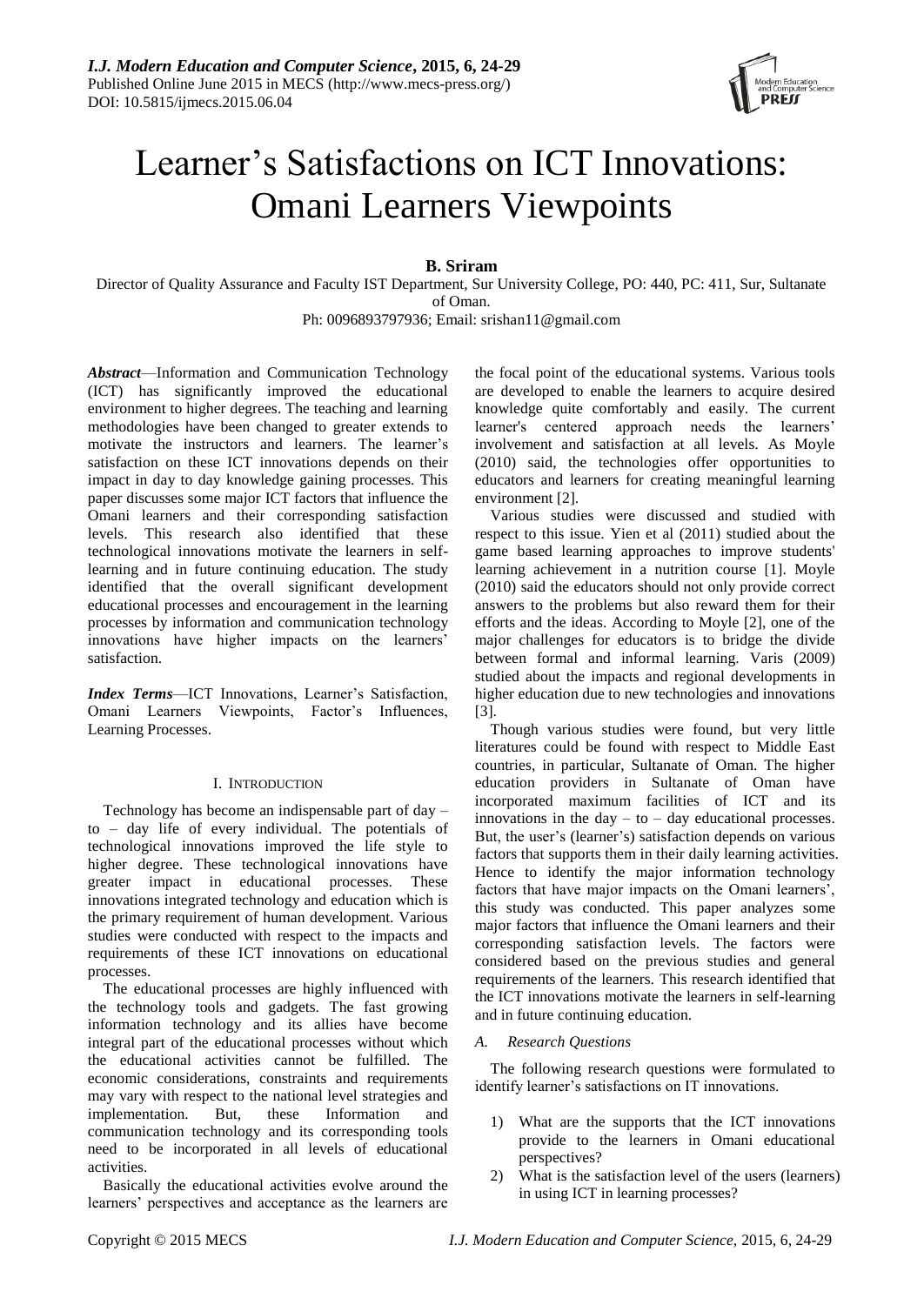#### *B. Objectives and Hypotheses*

Based on the above research questions, the following objectives and hypotheses were set.

*Objective 1:* To measure the various supports provided by the ICT innovations to the learners

*Hypothesis 1:* ICT innovations provide tools to measure academic performances, learning atmosphere and quality learning.

*Objective 2:* To measure the learners' satisfaction on ICT in learning processes

*Hypothesis 2:* The learners are highly satisfied with the supports of ICT innovations in learning processes.

### II. LITERATURE REVIEW

Various studies were conducted by the researchers related to the impacts of information and communication technology in educational processes. Numerous researches were also conducted regarding the learner's satisfaction, instructor's satisfaction and user's satisfaction in using information technology in learning and instructional methodologies. Studies were also conducted with respect to various levels of education, region and demographic.

Rezaeean et al (2012) studied the importance of website innovations. According to them, the websites benefit the universities for appropriate academic communication. They identified that innovation is the most important factor influencing the student's satisfaction. Apart from that, the students trust on these innovations has the positive influence on their satisfaction [4]. Lee (2008) [5] studied the relationship among instructional innovation, learning satisfaction and study achievement. According to him, education that focuses on cultivating creativity helps in creating new innovations. Apart from that the learning environment influences the learner's satisfaction.

Zhu (2012) [6] studied the student's satisfaction on online collaborative learning. He said that when the  $e$ learning environment is applied, the effectiveness of elearning should be studied with respect to student's satisfaction. His study confirmed that there are significant differences between students' satisfaction and academic achievements in an innovative e – learning environment. Leidner and Jarvenpaa (1995) [7] reviewed the different models of learning and the relationship with the assumptions of electronic teaching technology. According to them, information technology should be used primarily to automate the information delivery functions in the classrooms.

Rouibah and Hamdy (2011) discussed on the technology adoption in the Arab world and the aids in the educational world [8]. They suggested that the companies should understand the technical and social nature of users' attitude in ICT adoption and satisfaction.

As Negi et al (2011) [9] said, IT aids plenty of resources to enhance the student's learning abilities in using instructor's teaching skills. Also, they said that information technology is providing tools, techniques and software to educate poor peoples. Quality in the educational system should ensure the proper integration of information technology in teaching and learning.

Romney and Bruseke (2014) studied the deliveries through new virtualization technology. They identified that the mobile computing devices have become most preferred delivery instruments for the digital contents. According to them, student's learning by means of cloud has become a collaborative or social process [10]. Eng (2005) studied the impact of ICT on learning. The author suggested that use of ICT in conjunction with other teaching strategies could benefit the learners in different perspectives [11].

Sinkovics et al (2009) investigated the antecedents for successful implementation of information technology based learning environments [12]. They have suggested to consider the quality of virtual interaction for the learner's satisfaction. Dabbagh and Kitsandas (2011) had described a pedagogical framework to use social media to create personal learning environment that support a learner centered pedagogy and foster self-regulated learning. According to them, in e-learning domain personal learning environments have learner control and personalization [13]. Villanueva (2000) said that information technology have the potential to offer synchronous and asynchronous learning opportunities. He identified that the powerful virtual classrooms provide web based tools and created rich, high quality environment in educational resources [14].

Sriram (2014) conducted a study on impact of internet resources, one of the major information technology development, and identified that in Omani higher education specializations of the learners have significant impact on the usage of technology in learning processes [15]. Robles (2013) identified that the instructors need to identify the various opportunities to integrate appropriate educational tools to suits to their learning preferences, as the internet dependencies are increasing in this modern world [16]. This integrations shall be worth only if the learners have sufficient satisfaction on the suggested web technology.

Though various studies could be found with respect to the information and communication technology impact, very few studies were available with respect to Middle East and Sultanate of Oman. To add to literature and to identify the major factors, this study was conducted in Omani higher education environment at undergraduate level.

### III. RESEARCH METHODOLOGY

A questionnaire was prepared in Arabic and English with 5 demographic variables, 20 closed end questions and 1 question related to measure the satisfaction level. 5 point Likert scale was used in closed end questions with 5 – Strongly Agree to 1 – Strongly Disagree. The questionnaire was prepared with the following constructs: development in educational technology, influences on learning skills, available tools, quality in educational activities, learning atmosphere and learning processes.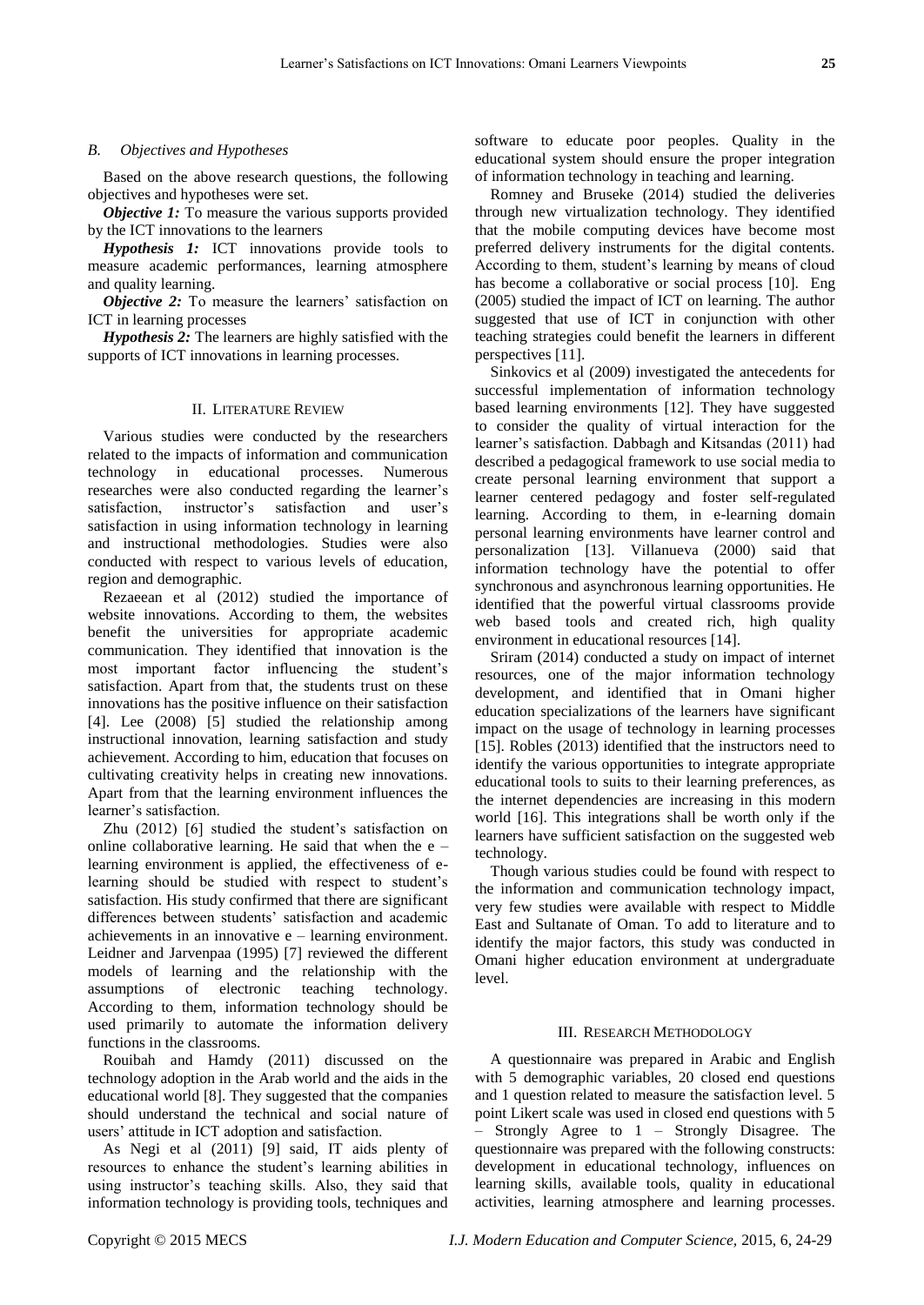The above factors were selected based on the literature reviews and the student's feedbacks. The questionnaire was distributed to the undergraduate students studying at different levels and programs.

The questionnaire had 3 separate sections.  $1<sup>st</sup>$  section had 5 questions related to demographic profile of the respondents, 2nd section had 20 questions related to research ideas and the last section had one question related to the respondents overall satisfaction. The respondents were clearly explained about the research perspectives. Some sample questionnaires were distributed to the students in the classrooms and their feedbacks were studied initially. The questionnaire was distributed to 250 students. The questionnaire which were partially filled or multiple answers were selected were considered for the study. Finally, 240 responses were considered for this study.

Cronbach's Alpha Reliability Analysis was conducted to check the validity of the collection instrument which showed a reliability value 0.842 for the selected collection tool. The KMO measure of sampling adequacy was 0.880 and the Bartlett's test of sphericity significance was 0.000.

## *A. Demographic Analysis*

The demographic profile showed that 28 students were studying foundation level, 112 students were studying diploma and 100 students were studying bachelor level.

Out of this 240 respondents, 72 students were studying Information Technology, 52 students were studying Information Systems, 48 students were studying Marketing and Management, 32 students were studying Accounting, 20 students were studying Finance & Banking, 10 Students were studying Mechanical Engineering and 6 students were studying Architectural Engineering specializations.

45.8% of the respondents were studying in Information and Technology department, 35.8% were studying in Business Administration department, 6.7% were studying in Engineering Department and 11.7% were studying in General Foundation Program.

46.7% of the respondents were less than 20 years of age. 51.7% of the respondents were between 21 up to 40 years. 1.6% of the respondents were above 40 years of age. In this, 52 respondents were male and 188 respondents were female.

46.7% of the respondents were at diploma level and 41.7% of the respondents were at bachelor level. 48.2% of the diploma level learners were at first year level and 51.3% of the learners were at  $2<sup>nd</sup>$  year level. 52% of the bachelor level learners were at  $3<sup>rd</sup>$  of study and 48% of the learners were at final  $(4<sup>th</sup>)$  year level.

Table 1 shows the level of study of the respondents in specialization wise.

Table 1. Specialization Wise Respondents Level

| Level<br><b>Speciali</b> |    |    |    |     |           |          |            |
|--------------------------|----|----|----|-----|-----------|----------|------------|
| <b>Zation</b>            | IT | IS | MM | Acc | <b>FB</b> | Eng      | <b>Tot</b> |
| Foundation               | 8  | 6  | 6  | 4   | 4         | 0        | 28         |
| Diploma                  | 36 | 28 | 22 | 16  | 10        | $\Omega$ | 112        |
| <b>Bachelor</b>          | 28 | 18 | 20 | 12  | 6         | 16       | 100        |
| Total                    | 72 | 52 | 48 | 32  | 20        | 16       | 240        |

#### *B. Analysis and Findings*

# *C. Analysis on Demographic Variables*

Fig 1 shows the gender analysis of the respondents with respect to the specialization wise.



Fig 1. Gender / Specialization Wise

Fig 2 shows the age groups of the respondents in department wise.



Fig 2. Age / Department Wise

# *D. Analysis on Research Questions*

The responses were analyzed with respect to the research objectives using various statistical measures such as descriptive analysis, percentage and regression analysis.

31.25% and 47.08% of the respondents either strongly agreed or agreed that the ICT innovations have made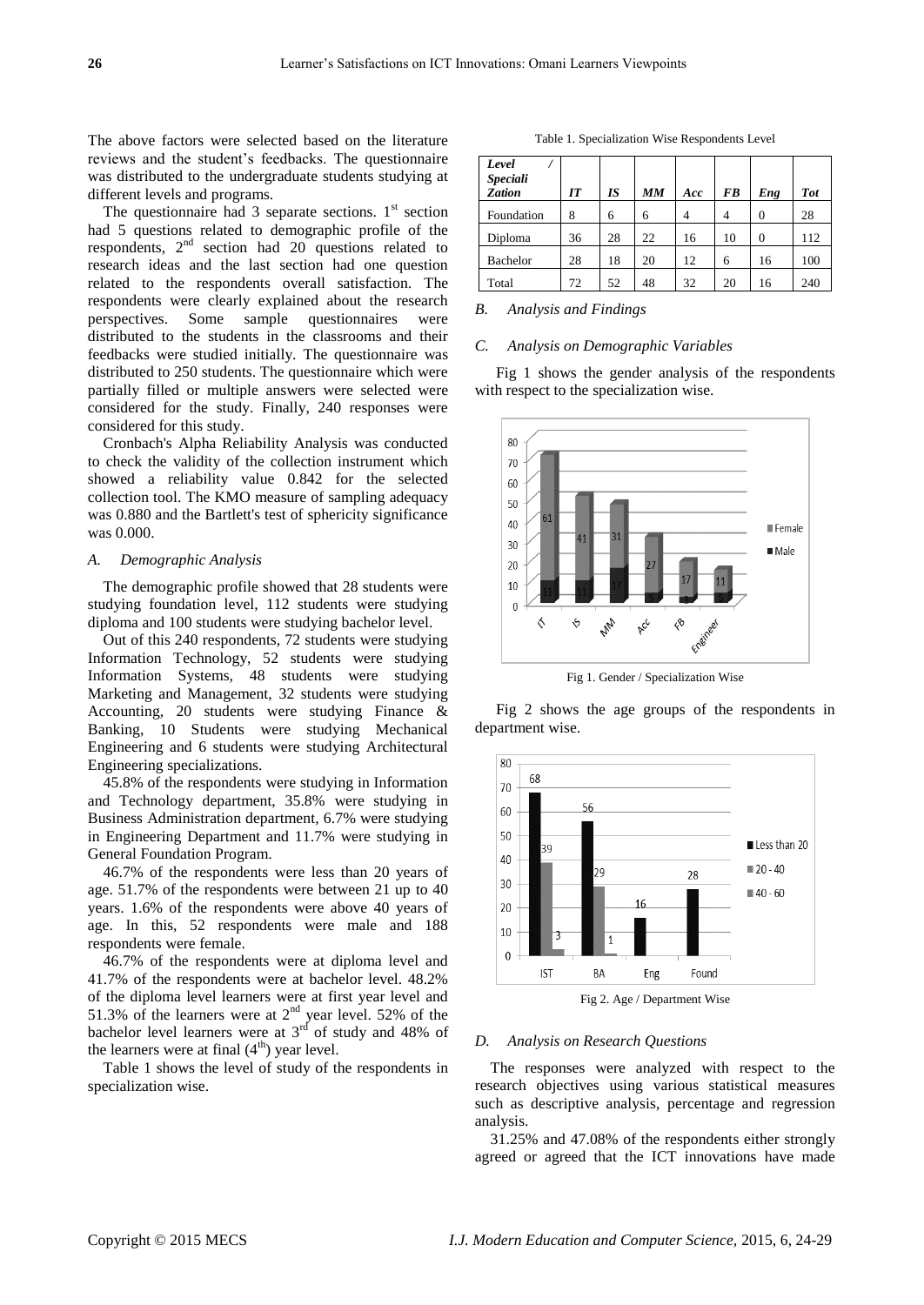significant development in educational technology in order to attain desired learning outcomes. Nearly 12% of respondents found to have no opinion in this regard. Around 10% of the respondents either disagreed or strongly disagreed with this fact. None of the foundation level students either strongly disagreed or disagreed with the fact that the ICT innovations had made significant development in the education field. This showed that the recent developments in ICT innovations were implemented and utilized in beginning of the studies itself. Very few bachelor level students (5%) have disagreed or strongly disagreed with this statement.

17.9% of the respondents strongly agreed that the ICT innovations have significant positive influences on learning skills. 37.9% of the respondents have agreed on this fact. 9.2% and 7.5% of the respondents either disagreed or strongly disagreed with this statement. 27.5% of the respondents do not give any opinion on this fact. Very few (14%) foundation level students either disagreed or strongly disagreed on this statement. None of the Engineering students strongly disagreed with this statement. Only 2 out of 16 engineering students disagreed on this fact. None of the respondents above 40 years either strongly disagreed or disagreed on this statement.

22.1% and 40.4% of the respondents had either strongly agreed or agreed that ICT innovations provide necessary and sufficient tools to measure academic achievement in various perspectives. 11.3% and 6.3% either disagreed or strongly disagreed on this statement. 20% of the respondents do not have any opinion on this issue. All the respondents above 40 years agreed on this fact.

72.5% of the respondents had the opinion that the ICT innovations have significantly increased the quality in all educational activities. The recent developments in ICT innovations had significant improvement in the all perspectives of the educational activities. Around 15% of the respondents felt that the ICT innovations shall make more significant improvements in quality of educational activities.

25.8% of the respondents strongly felt that the ICT innovations have made the learning atmosphere very meaning full. 42.9% of the respondents agreed on this fact. 11.7% and 6.3% of the respondents either disagreed or disagreed on this fact. 13% of the respondents had no opinion of this statement. None of the foundation level students strongly disagreed on this statement.

Nearly 75% of the respondents either strongly agreed or agreed that the ICT innovations have encouraged the knowledge sharing at all levels of learning processes. 15% of the respondents only disagreed or strongly disagreed on this statement. None of the engineering students have disagreed on this fact.

The users were asked to provide their level of satisfaction on ICT innovations that they use in their day – to – day educational activities. 18.3% of the respondents said that they were highly satisfied, 53.6% suggested that they were satisfied, 10% said that they do not want to comment, 11.3% were dissatisfied and 6.8% were highly dissatisfied with the level of impact of information technology on their satisfaction.

From the above analysis, it is evident that more that 50% of the respondents were satisfied in using ICT innovations in their learning processes. 71% of the foundation level students, 70% of the diploma level students and 75% of the bachelor level students were either highly satisfied or satisfied with this statement.

71% of the male respondents and 72% of the female respondents were highly satisfied or satisfied in using ICT innovations in their educational processes. 16% of the bachelor level students, 22% of the diploma level students and 7% of the foundation level students were either dissatisfied or highly dissatisfied with this fact.

# *E. Descriptive Analysis on the Research Questions*

The results collected were analyzed with respect to various statistical measures to identify the impact levels and significance. The mean, sample standard deviation, standard error in mean, skewness, kurtosis and coefficient of variation were calculated to identify the impact level. Table 2 shows the descriptive analysis on research questions.

| <b>Variable</b> | Mean | <b>Sample</b><br><b>SD</b> | CV     | SE<br>Mean | <b>Skewness</b> | <b>Kurtosis</b> | Rank                        |
|-----------------|------|----------------------------|--------|------------|-----------------|-----------------|-----------------------------|
| $X_1$           | 3.97 | 0.98                       | 24.75% | 0.06       | $-1.12$         | 1.09            |                             |
| $X_2$           | 3.50 | 1.04                       | 31.94% | 0.07       | $-0.62$         | $-0.17$         | 6                           |
| $X_3$           | 3.61 | 1.13                       | 31.42% | 0.07       | $-0.70$         | $-0.23$         | 5                           |
| $X_4$           | 3.78 | 1.17                       | 31.06% | 0.08       | $-1.03$         | 0.30            | 3                           |
| $X_5$           | 3.70 | 1.16                       | 31.24% | 0.07       | $-0.84$         | $-0.11$         | $\overline{4}$              |
| $X_6$           | 3.86 | 1.19                       | 30.78% | 0.08       | $-1.08$         | 0.35            | $\mathcal{D}_{\mathcal{L}}$ |
| Y               | 3.66 | 1.11                       | 30.21% | 0.07       | $-1.00$         | 0.27            |                             |

#### Table2. Descriptive Analysis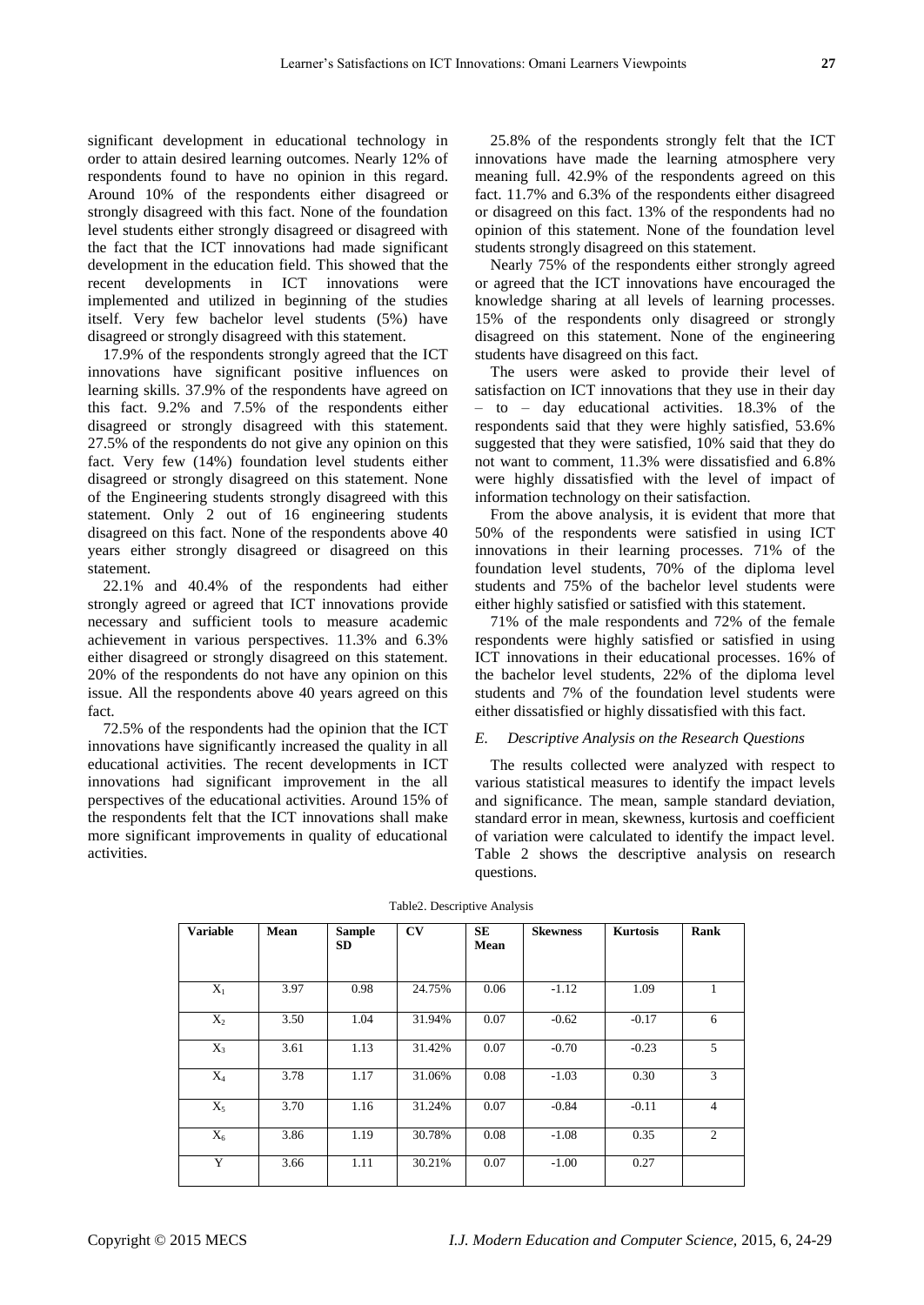In the above analysis, the following variable assumptions were made.

- $X_1$  = Significant Development
- $X_2$  = Positive influences on learning skills
- $X_3$  = Tools to measure academic performances
- $X_4$  = Improvement in quality in learning processes
- $X_5$  = Meaningful Learning Atmosphere
- $X_6$  = Encouragement in Learning Processes

 $Y =$  Overall Satisfaction on Using ICT innovations in Learning Processes

The above descriptive analysis showed that the significant development made by the ICT innovations have the highest impact on the learners. The highest negative skewness showed that the most of the respondents have agreed or strongly agreed on this fact. The respondents felt that the ICT innovations encourage them in various perspectives in their learning processes. Thus it had got the  $2<sup>nd</sup>$  highest rank. The ICT innovations have significantly increased the quality in learning processes various ways and hence it had the 3rd rank. The respondents felt that the ICT innovations have created a meaningful learning atmosphere and hence this fact had scored the  $4<sup>th</sup>$  rank. The tools provided by the ICT innovations and the positive influences by the ICT innovations on learners in different perceptions had scored the least ranks. The mean values of factors  $X_1, X_6$ ,  $X_4$ ,  $X_5$  were higher than that of the overall satisfaction. The mean values of  $X_2$  and  $X_3$  were lower than that of the overall satisfaction.

## *F. One Sample t – Test*

One sample  $t - \text{test } (2 - \text{tailed}, 99\% \text{ confidence interval})$ at 239 df) has been conducted to identify the impact of the factors on overall satisfaction of the users. The result showed that the factors such as significant development t  $= 61.477$ ,  $p < 0.01$ ; positive influences on learning skills t = 48.781, p < 0.01; tools to measure academic performance t = 49.620,  $p < 0.01$ ; improvement in quality in learning processes  $t = 49.878$ ,  $p < 0.01$ ; meaningful learning atmosphere  $t = 49.593$ ,  $p < 0.01$ ; encouragement in learning environment  $t = 50.324$ ,  $p < 0.01$  had significant impact on the student's satisfaction of using technology innovation in learning processes. The result showed that the hypotheses set were significantly satisfied same as suggested in descriptive analysis.

## *G. Regression Analysis*

To measure the strength of relationship between the assumed variables and the overall satisfaction, regression analysis was conducted. The coefficient of determination and p values were analyzed between the overall satisfaction of the students and the considered factors. Table 3 shows the simple linear regression analysis. The  $R<sup>2</sup>$  values were compared for level of impact and ranking. The level of impact was measured as the following scale: 0 – 10% - No Relationship; 10% - 30% Low Relationship; 30% - 60% - Medium Relationship; 60% - 90% - High Relationship and 90% and above very high Relationship.

The highest  $R^2$  value was ranked 1 and lowest  $R^2$  value was ranked 6.

Table 3. Regression Analysis

| Factor | $R^2$ - Value | p - Value | Level  | Rank |
|--------|---------------|-----------|--------|------|
| $X_1$  | 0.592         | 0.000     | Medium | 3    |
| $X_2$  | 0.391         | 0.000     | Medium |      |
| $X_3$  | 0.573         | 0.000     | Medium | 5    |
| $X_4$  | 0.659         | 0.000     | High   | 2    |
| $X_5$  | 0.586         | 0.000     | Medium |      |
| $X_6$  | 0.668         | 0.000     | High   |      |

From the above analysis, it is evident that all factors considered for the study had significant impact on the user's satisfaction. The factors 'Encouragement in Learning Process" and "Improvement in quality in Learning Process" had high level relationship whereas the all the other factors had medium level relationship.

## IV. DISCUSSION AND CONCLUSION

The above results show that the ICT innovations have been significantly improved the learning processes in various degrees. The educational services uses various ICT tools in measuring the academic performances of the learners. The higher educational providers use different learning management systems. They maintain e – learning portals and deliver sufficient learning materials to provide the meaningful learning atmosphere. These learning management systems are also used to measure the learners academic performance using online examinations, multiple choices etc.

The higher education providers in Sultanate of Oman have benchmarked their programs with various international systems. The programs are quality assured by international universities. All the courses are developed with significant intended learning outcomes to achieve the desired mission and vision of the programs. Information and communication technology has developed various tools to achieve these required intended learning outcomes. Thus the learners are satisfied with the ICT innovations. Furthermore, the ICT has provided various systems like interactive tutor systems, online search systems and resources management systems which are useful in day  $-$  to  $-$  day learning processes. Apart from that the electronic devices such as smart boards, projectors and other gadgets help the learners to acquire required knowledge and develop their cognitive skills. Thus the information technology has tremendously improved the quality of educational environment.

These ICT innovations considerably motivate the learners in self-learning processes. The current education system requires various search tactics which motivate the learners to acquire required self-learning techniques. The learners have made to use various gadgets like mobile and other electronic mediums in their learning processes. Thus the ICT innovations have improved the overall